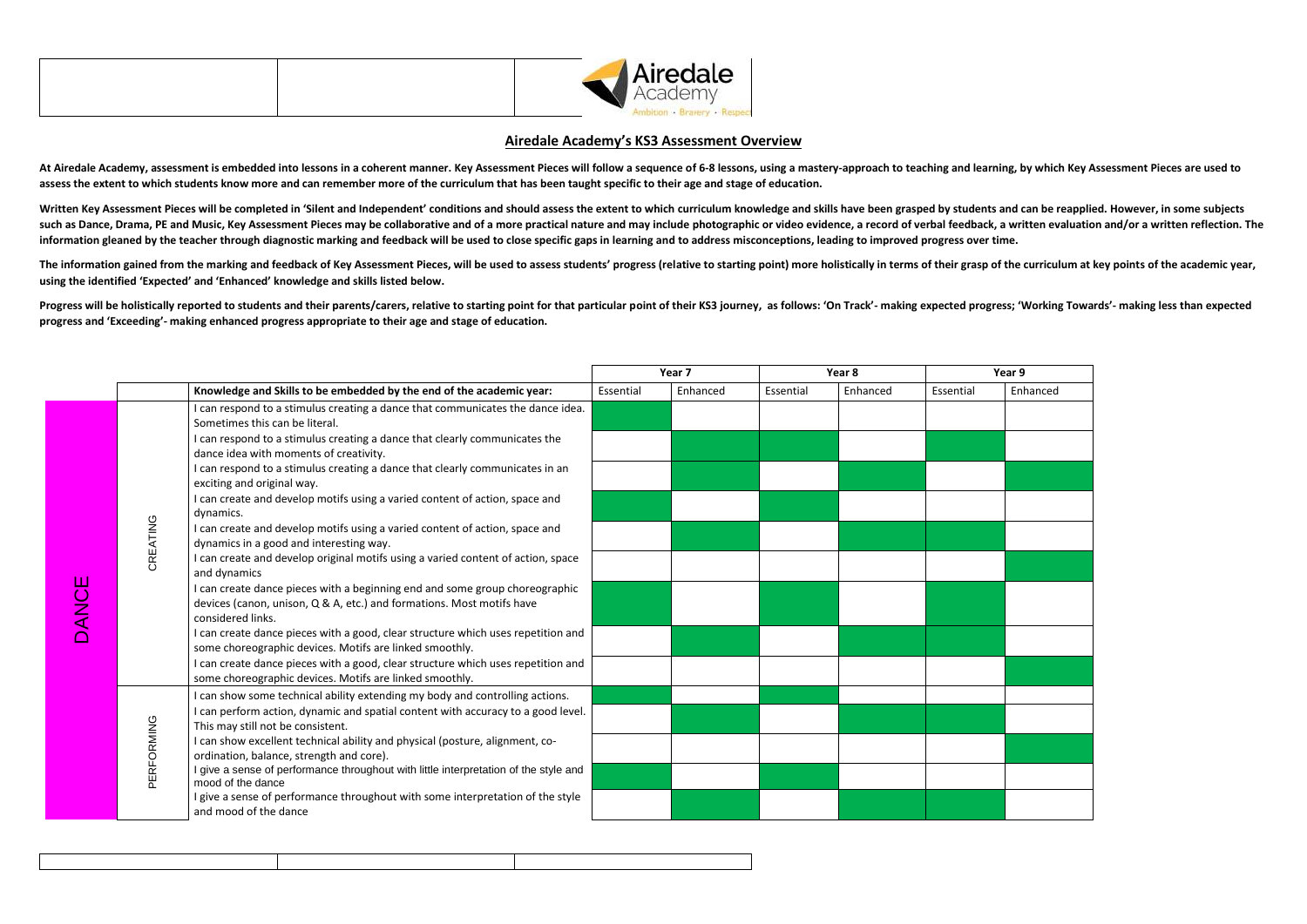|                 |              |                                                                                                                                                                                                                                                                          | <b>Airedale</b><br>Academy |  |
|-----------------|--------------|--------------------------------------------------------------------------------------------------------------------------------------------------------------------------------------------------------------------------------------------------------------------------|----------------------------|--|
|                 |              | I can perform action, dynamic and spatial content entirely accurate,<br>demonstrating high level expressive skills and a strong sense of style and<br>interpretation.                                                                                                    |                            |  |
|                 |              | I give a sense of confidence most of the performance showing a limited<br>features of the style.                                                                                                                                                                         |                            |  |
|                 |              | I give a sense of confidence most of the performance and show features of the<br>style.                                                                                                                                                                                  |                            |  |
|                 |              | I give a committed and engaging performance throughout and do not get<br>distracted (focus, projection, musicality, energy and commitment).                                                                                                                              |                            |  |
|                 |              | I can give specific verbal / written feedback with at least one relevant example<br>of strength and weakness. I attempt to use dance terminology, mostly with<br>accuracy.                                                                                               |                            |  |
|                 |              | I can give specific verbal / written feedback with at least two relevant examples<br>of strength and weakness and an attempt to analyse the impact of these. I use<br>appropriate dance terminology correctly.                                                           |                            |  |
|                 | APPRECIATION | I can provide detailed verbal / written feedback with multiple points, including<br>examples and analysis. I show an excellent awareness of intention and<br>audience and can use dance terminology well.                                                                |                            |  |
|                 |              | I can watch professional works and give my opinion.                                                                                                                                                                                                                      |                            |  |
|                 |              | I can provide clear explanations of how professional works communicate an<br>idea, theme, character or style.                                                                                                                                                            |                            |  |
|                 |              | I can provide clear explanations of how professional works communicate an<br>idea, theme, character or style. I can effectively analyse all components:<br>actions, aural setting, costume, lighting and set design and consider the impact<br>of these on the audience. |                            |  |
|                 |              | I can respond to a stimulus devising performance that at the most part,<br>communicates the plot.                                                                                                                                                                        |                            |  |
|                 |              | I can respond to a stimulus devising a performance that clearly communicates<br>the plot with moments of creativity.                                                                                                                                                     |                            |  |
| MUSICAL THEATRE | CREATING     | I can respond to a stimulus devising a performance that clearly communicates<br>the plot in an exciting and original way, with an understanding of target<br>audience.                                                                                                   |                            |  |
|                 |              | I can create a Musical Theatre Performance that includes dancing, singing and<br>acting but one area is highlighted more in the performance.                                                                                                                             |                            |  |
|                 |              | I can create a Musical Theatre Performance that includes dancing, singing and<br>acting but two areas are highlighted more in the performance.                                                                                                                           |                            |  |
|                 |              | I can create a Musical Theatre Performance that includes dancing, singing and<br>acting as a full integration.                                                                                                                                                           |                            |  |
|                 |              | I can create Musical Theatre pieces with a clear structure including a beginning,<br>middle and end.                                                                                                                                                                     |                            |  |
|                 |              | I can create Musical Theatre pieces with a good, clear structure which includes<br>a strong opening, middle and end and smooth transitions.                                                                                                                              |                            |  |

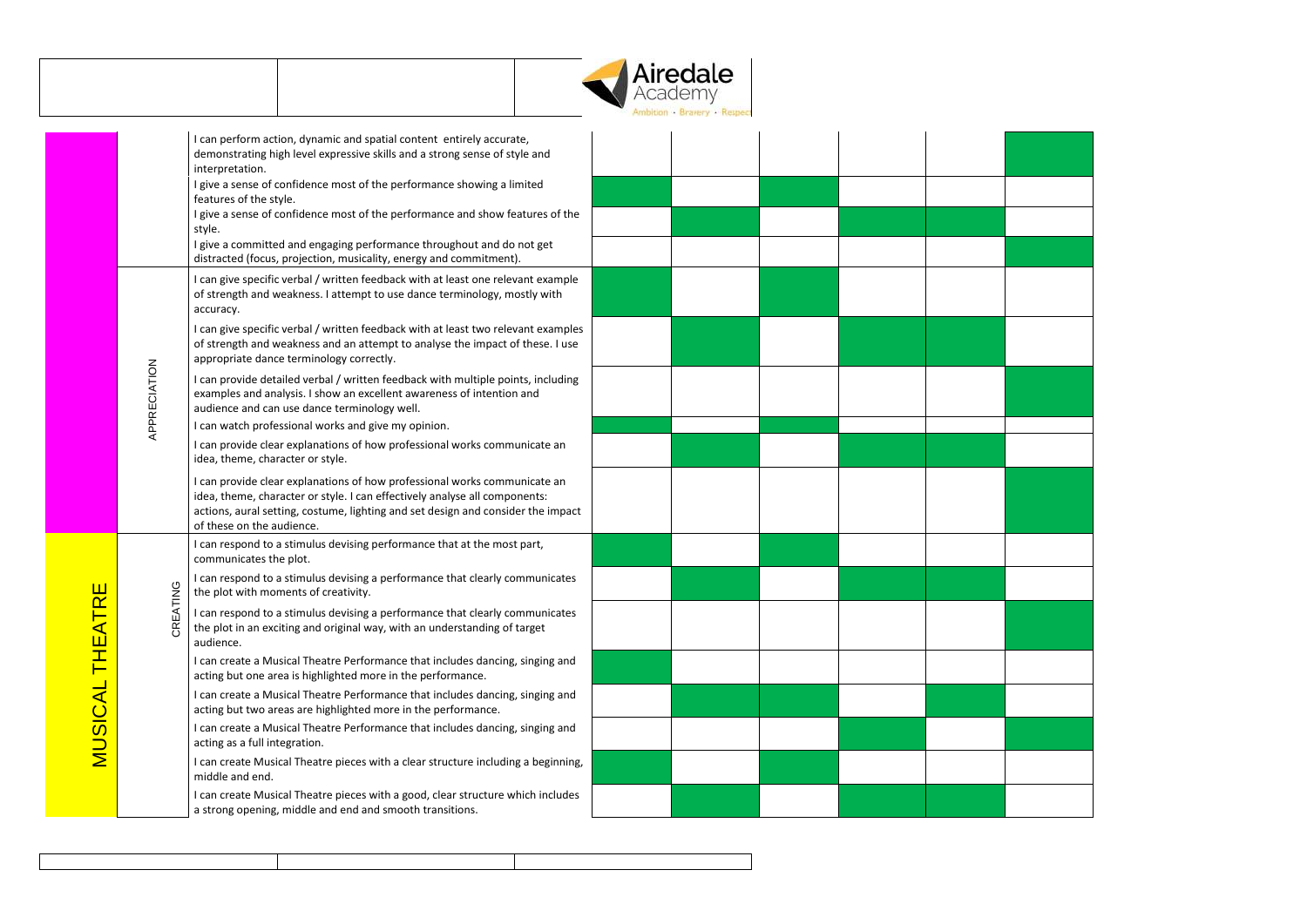

| I can create Musical Theatre pieces with a good, clear structure which includes<br>a strong beginning, middle and end, with smooth transitions and changes in<br>mood.<br>I can show some technical ability when controlling movement and vocal skills<br>with some characterisation.<br>I can perform in character with controlled movement and vocal skills. This may<br>still not be consistent.<br>PERFORMING<br>I can successfully perform a character with controlled dance and and vocal<br>skills.<br>I give a sense of performance throughout with some communication of the<br>story, movement and music.<br>I give a sense of performance throughout, communicating the story, movement<br>and music.<br>I give a high level of performance quality throughout, clearly communicating<br>the story, the movement and the music.<br>I give a sense of confidence in most of the performance showing limited<br>features of the style and/or era.<br>I give a sense of confidence in most of the performance and show features of<br>the style and/or era.<br>I give a committed and engaging performance throughout, showing focus,<br>projection, musicality, energy and commitment to the style and/or era.<br>I can give specific verbal / written feedback with at least one relevant example<br>of strength and weakness. I attempt to use Musical Theatre terminology,<br>mostly with accuracy.<br>APPRECIATION<br>I can give specific verbal / written feedback with at least two relevant examples<br>of strength and weakness and an attempt to analyse the impact of these. I use<br>appropriate Musical Theatre terminology correctly.<br>I can provide detailed verbal / written feedback with multiple points, including<br>examples and analysis. I show an excellent awareness of intention and<br>audience and can use Musical Theatre terminology well.<br>I can watch professional Musical Theatre works and give my opinion.<br>I can provide clear explanations of how professional Musical Theatre works<br>communicate an idea, theme, character or style.<br>I can provide clear explanations of how professional Musical Theatre works<br>communicate an idea, theme, character or style. I can effectively analyse all<br>components: dancing, singing, acting through, music, costume, lighting and set<br>design and costume and consider the impact of these on the audience.<br>can respond to a stimulus devising performance that at the most part, |     |                        |  |  |  |
|----------------------------------------------------------------------------------------------------------------------------------------------------------------------------------------------------------------------------------------------------------------------------------------------------------------------------------------------------------------------------------------------------------------------------------------------------------------------------------------------------------------------------------------------------------------------------------------------------------------------------------------------------------------------------------------------------------------------------------------------------------------------------------------------------------------------------------------------------------------------------------------------------------------------------------------------------------------------------------------------------------------------------------------------------------------------------------------------------------------------------------------------------------------------------------------------------------------------------------------------------------------------------------------------------------------------------------------------------------------------------------------------------------------------------------------------------------------------------------------------------------------------------------------------------------------------------------------------------------------------------------------------------------------------------------------------------------------------------------------------------------------------------------------------------------------------------------------------------------------------------------------------------------------------------------------------------------------------------------------------------------------------------------------------------------------------------------------------------------------------------------------------------------------------------------------------------------------------------------------------------------------------------------------------------------------------------------------------------------------------------------------------------------------------------------------------------------------------------------------------|-----|------------------------|--|--|--|
|                                                                                                                                                                                                                                                                                                                                                                                                                                                                                                                                                                                                                                                                                                                                                                                                                                                                                                                                                                                                                                                                                                                                                                                                                                                                                                                                                                                                                                                                                                                                                                                                                                                                                                                                                                                                                                                                                                                                                                                                                                                                                                                                                                                                                                                                                                                                                                                                                                                                                              |     |                        |  |  |  |
|                                                                                                                                                                                                                                                                                                                                                                                                                                                                                                                                                                                                                                                                                                                                                                                                                                                                                                                                                                                                                                                                                                                                                                                                                                                                                                                                                                                                                                                                                                                                                                                                                                                                                                                                                                                                                                                                                                                                                                                                                                                                                                                                                                                                                                                                                                                                                                                                                                                                                              |     |                        |  |  |  |
|                                                                                                                                                                                                                                                                                                                                                                                                                                                                                                                                                                                                                                                                                                                                                                                                                                                                                                                                                                                                                                                                                                                                                                                                                                                                                                                                                                                                                                                                                                                                                                                                                                                                                                                                                                                                                                                                                                                                                                                                                                                                                                                                                                                                                                                                                                                                                                                                                                                                                              |     |                        |  |  |  |
|                                                                                                                                                                                                                                                                                                                                                                                                                                                                                                                                                                                                                                                                                                                                                                                                                                                                                                                                                                                                                                                                                                                                                                                                                                                                                                                                                                                                                                                                                                                                                                                                                                                                                                                                                                                                                                                                                                                                                                                                                                                                                                                                                                                                                                                                                                                                                                                                                                                                                              |     |                        |  |  |  |
|                                                                                                                                                                                                                                                                                                                                                                                                                                                                                                                                                                                                                                                                                                                                                                                                                                                                                                                                                                                                                                                                                                                                                                                                                                                                                                                                                                                                                                                                                                                                                                                                                                                                                                                                                                                                                                                                                                                                                                                                                                                                                                                                                                                                                                                                                                                                                                                                                                                                                              |     |                        |  |  |  |
|                                                                                                                                                                                                                                                                                                                                                                                                                                                                                                                                                                                                                                                                                                                                                                                                                                                                                                                                                                                                                                                                                                                                                                                                                                                                                                                                                                                                                                                                                                                                                                                                                                                                                                                                                                                                                                                                                                                                                                                                                                                                                                                                                                                                                                                                                                                                                                                                                                                                                              |     |                        |  |  |  |
|                                                                                                                                                                                                                                                                                                                                                                                                                                                                                                                                                                                                                                                                                                                                                                                                                                                                                                                                                                                                                                                                                                                                                                                                                                                                                                                                                                                                                                                                                                                                                                                                                                                                                                                                                                                                                                                                                                                                                                                                                                                                                                                                                                                                                                                                                                                                                                                                                                                                                              |     |                        |  |  |  |
|                                                                                                                                                                                                                                                                                                                                                                                                                                                                                                                                                                                                                                                                                                                                                                                                                                                                                                                                                                                                                                                                                                                                                                                                                                                                                                                                                                                                                                                                                                                                                                                                                                                                                                                                                                                                                                                                                                                                                                                                                                                                                                                                                                                                                                                                                                                                                                                                                                                                                              |     |                        |  |  |  |
|                                                                                                                                                                                                                                                                                                                                                                                                                                                                                                                                                                                                                                                                                                                                                                                                                                                                                                                                                                                                                                                                                                                                                                                                                                                                                                                                                                                                                                                                                                                                                                                                                                                                                                                                                                                                                                                                                                                                                                                                                                                                                                                                                                                                                                                                                                                                                                                                                                                                                              |     |                        |  |  |  |
|                                                                                                                                                                                                                                                                                                                                                                                                                                                                                                                                                                                                                                                                                                                                                                                                                                                                                                                                                                                                                                                                                                                                                                                                                                                                                                                                                                                                                                                                                                                                                                                                                                                                                                                                                                                                                                                                                                                                                                                                                                                                                                                                                                                                                                                                                                                                                                                                                                                                                              |     |                        |  |  |  |
|                                                                                                                                                                                                                                                                                                                                                                                                                                                                                                                                                                                                                                                                                                                                                                                                                                                                                                                                                                                                                                                                                                                                                                                                                                                                                                                                                                                                                                                                                                                                                                                                                                                                                                                                                                                                                                                                                                                                                                                                                                                                                                                                                                                                                                                                                                                                                                                                                                                                                              |     |                        |  |  |  |
|                                                                                                                                                                                                                                                                                                                                                                                                                                                                                                                                                                                                                                                                                                                                                                                                                                                                                                                                                                                                                                                                                                                                                                                                                                                                                                                                                                                                                                                                                                                                                                                                                                                                                                                                                                                                                                                                                                                                                                                                                                                                                                                                                                                                                                                                                                                                                                                                                                                                                              |     |                        |  |  |  |
|                                                                                                                                                                                                                                                                                                                                                                                                                                                                                                                                                                                                                                                                                                                                                                                                                                                                                                                                                                                                                                                                                                                                                                                                                                                                                                                                                                                                                                                                                                                                                                                                                                                                                                                                                                                                                                                                                                                                                                                                                                                                                                                                                                                                                                                                                                                                                                                                                                                                                              |     |                        |  |  |  |
|                                                                                                                                                                                                                                                                                                                                                                                                                                                                                                                                                                                                                                                                                                                                                                                                                                                                                                                                                                                                                                                                                                                                                                                                                                                                                                                                                                                                                                                                                                                                                                                                                                                                                                                                                                                                                                                                                                                                                                                                                                                                                                                                                                                                                                                                                                                                                                                                                                                                                              |     |                        |  |  |  |
|                                                                                                                                                                                                                                                                                                                                                                                                                                                                                                                                                                                                                                                                                                                                                                                                                                                                                                                                                                                                                                                                                                                                                                                                                                                                                                                                                                                                                                                                                                                                                                                                                                                                                                                                                                                                                                                                                                                                                                                                                                                                                                                                                                                                                                                                                                                                                                                                                                                                                              |     |                        |  |  |  |
|                                                                                                                                                                                                                                                                                                                                                                                                                                                                                                                                                                                                                                                                                                                                                                                                                                                                                                                                                                                                                                                                                                                                                                                                                                                                                                                                                                                                                                                                                                                                                                                                                                                                                                                                                                                                                                                                                                                                                                                                                                                                                                                                                                                                                                                                                                                                                                                                                                                                                              |     |                        |  |  |  |
|                                                                                                                                                                                                                                                                                                                                                                                                                                                                                                                                                                                                                                                                                                                                                                                                                                                                                                                                                                                                                                                                                                                                                                                                                                                                                                                                                                                                                                                                                                                                                                                                                                                                                                                                                                                                                                                                                                                                                                                                                                                                                                                                                                                                                                                                                                                                                                                                                                                                                              | RAM | communicates the plot. |  |  |  |
| CREATING<br>I can respond to a stimulus devising a performance that clearly communicates<br>the plot with moments of creativity and originality.                                                                                                                                                                                                                                                                                                                                                                                                                                                                                                                                                                                                                                                                                                                                                                                                                                                                                                                                                                                                                                                                                                                                                                                                                                                                                                                                                                                                                                                                                                                                                                                                                                                                                                                                                                                                                                                                                                                                                                                                                                                                                                                                                                                                                                                                                                                                             |     |                        |  |  |  |

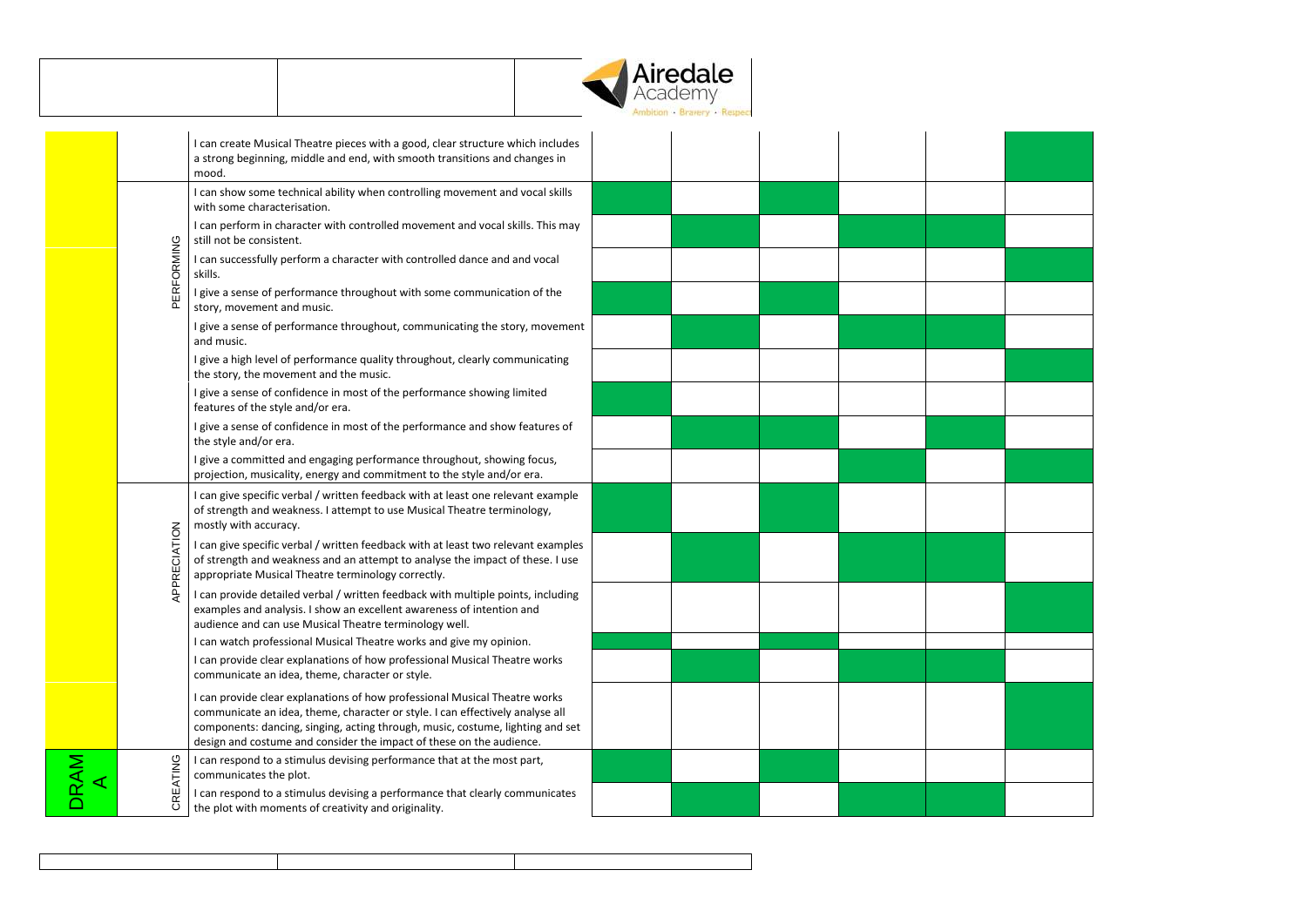

|              | I can respond to a stimulus devising a performance that clearly communicates<br>the plot in an exciting and original way, with an understanding of the target<br>audience.                                        |
|--------------|-------------------------------------------------------------------------------------------------------------------------------------------------------------------------------------------------------------------|
|              | I can devise a Dramatic Performance that includes a notable awareness of<br>performance skills.                                                                                                                   |
|              | I can devise a Dramati Performance that fully integrates the intent to the<br>audience.                                                                                                                           |
|              | I can devise Dramatic performances that have a clear structure including a<br>beginning, middle and end.                                                                                                          |
|              | I can devise Dramatic performances with a concise structure which includes a<br>coherent opening, middle and end and smooth transitions.                                                                          |
|              | I can devise Dramatic performances with a fluid, clear structure which includes<br>a strong beginning, middle and end, with relevant and original transitions of<br>purpose and mood.                             |
|              | I can show some technical ability when controlling movement and vocal skills<br>with some characterisation.                                                                                                       |
|              | I can perform in character with controlled movement and vocal skills. This may<br>still not be consistent.                                                                                                        |
| PERFORMING   | I can successfully perform a character with controlled movement and vocal<br>skills.                                                                                                                              |
|              | I give a sense of performance throughout with some communication of the<br>story, intention and mood.                                                                                                             |
|              | I give a sense of performance throughout, communicating the story, intention<br>and mood.                                                                                                                         |
|              | I give a high level of performance quality throughout, clearly communicating<br>the story, intention and mood.                                                                                                    |
|              | I give a sense of confidence in most of the performance showing limited<br>features of the style and/or era.                                                                                                      |
|              | I give a sense of confidence in most of the performance and show features of<br>the style and/or era.                                                                                                             |
|              | I give a committed and engaging performance throughout, showing focus,<br>projection, energy and commitment to the style and/or era.                                                                              |
| APPRECIATION | I can give specific verbal / written feedback with at least one relevant example<br>of strength and weakness. I attempt to use Drama terminology, mostly with<br>accuracy.                                        |
|              | I can give specific verbal / written feedback with at least two relevant examples<br>of strength and weakness and an attempt to analyse the impact of these. I use<br>appropriate Drama terminology correctly.    |
|              | I can provide detailed verbal / written feedback with multiple points, including<br>examples and analysis. I show an excellent awareness of intention and<br>audience and can use Drama terminology contextually. |
|              | I can watch professional Drama works and give my opinion.                                                                                                                                                         |